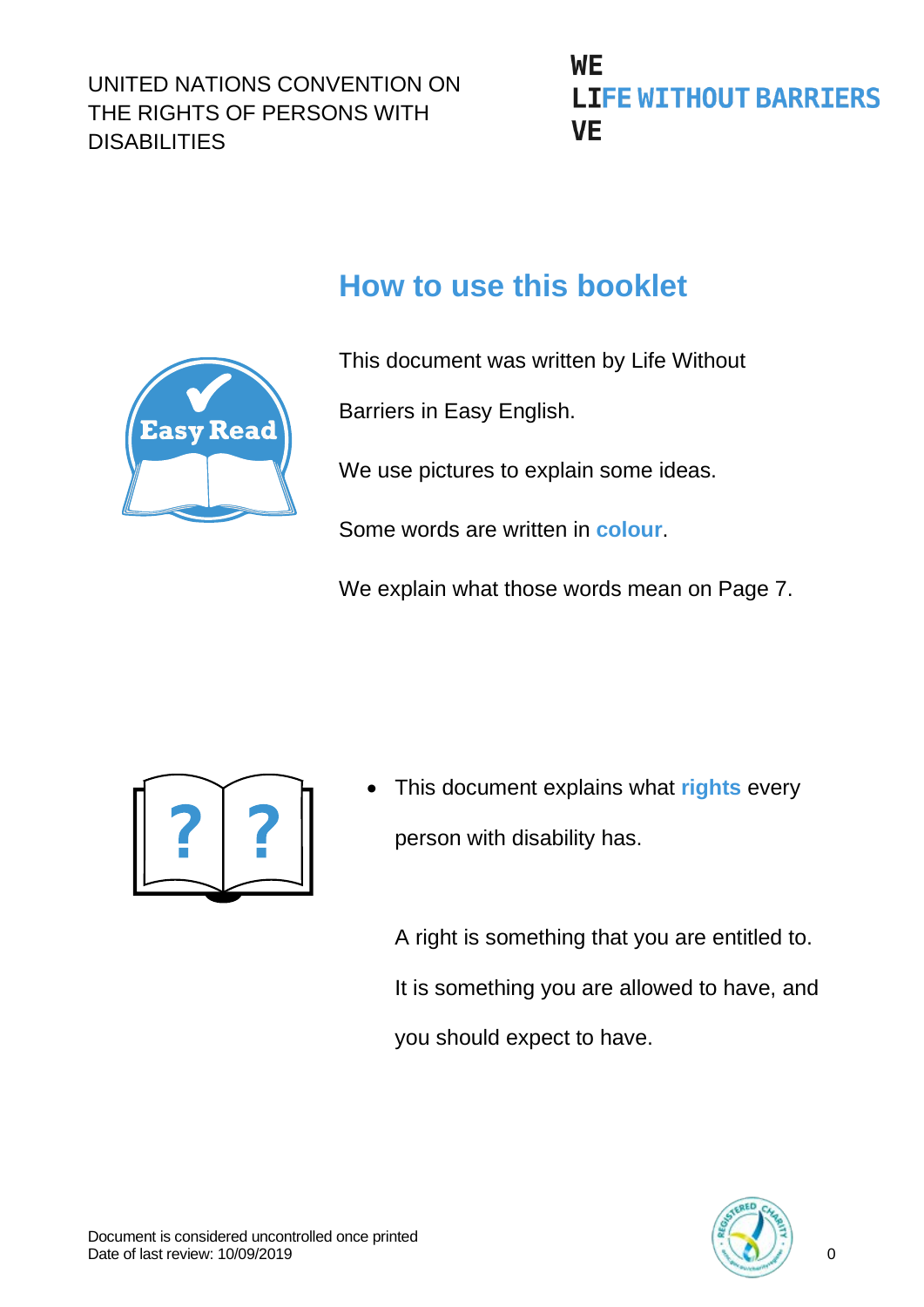## **WE LIFE WITHOUT BARRIERS VE**



There is a special group of people from all over the world who look after people's rights. This group is called the **United Nations**.



Their job is to make sure every person is treated fairly. They make rules that countries should follow, which protect every person's rights.



• The United Nations has a special set of rules that protect the rights of people with disability.

These rules are called the **Convention on the Rights of Persons with Disabilities**.

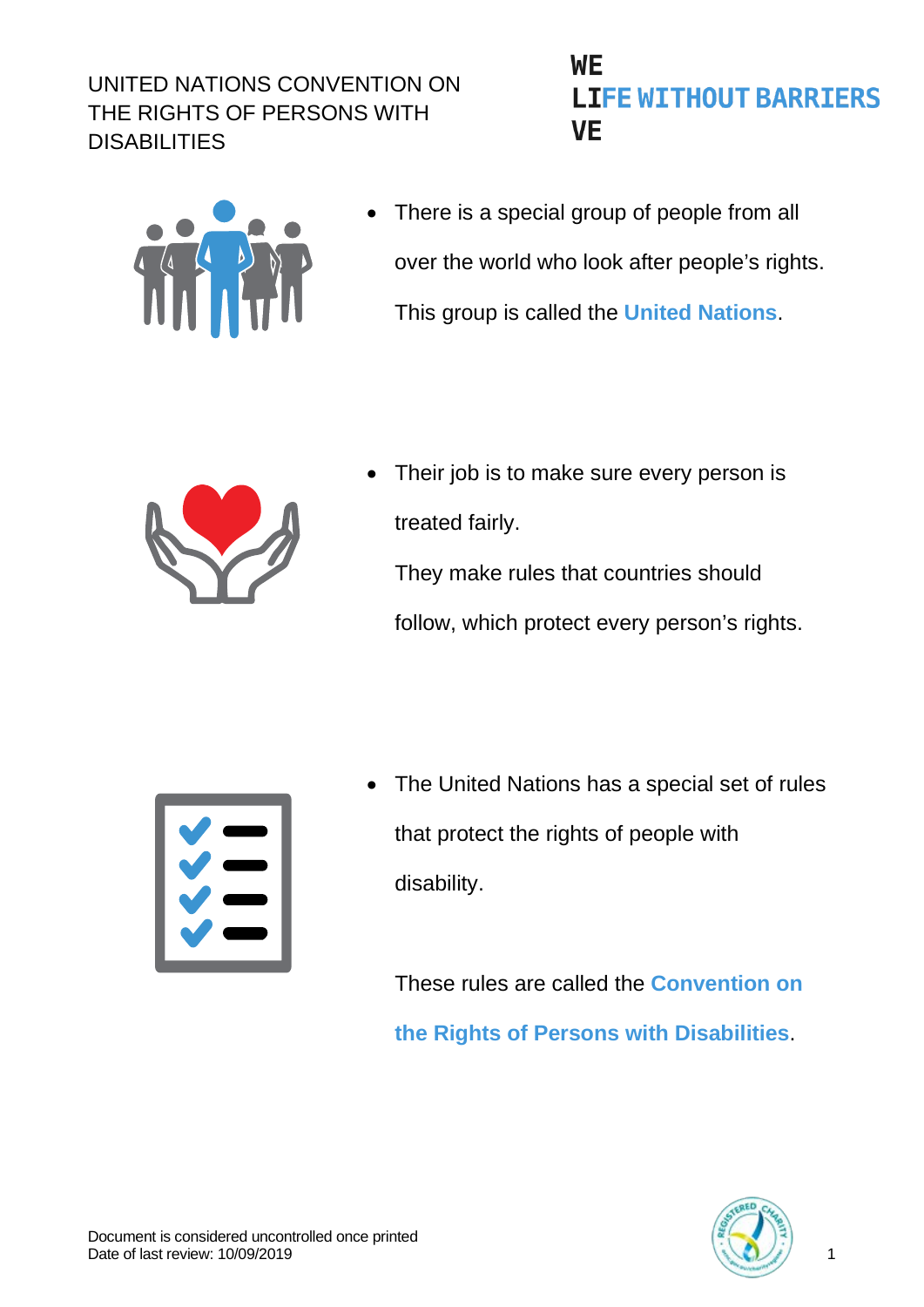## **WE LIFE WITHOUT BARRIERS VE**



These rules explain what countries have to do to make sure people with disability have the same rights as everybody else.



• Australia agrees to these rules, which means you can expect the following rights:



 $\checkmark$  You have the right to make your own choices. This means you decide what you do

and don't want in your life.

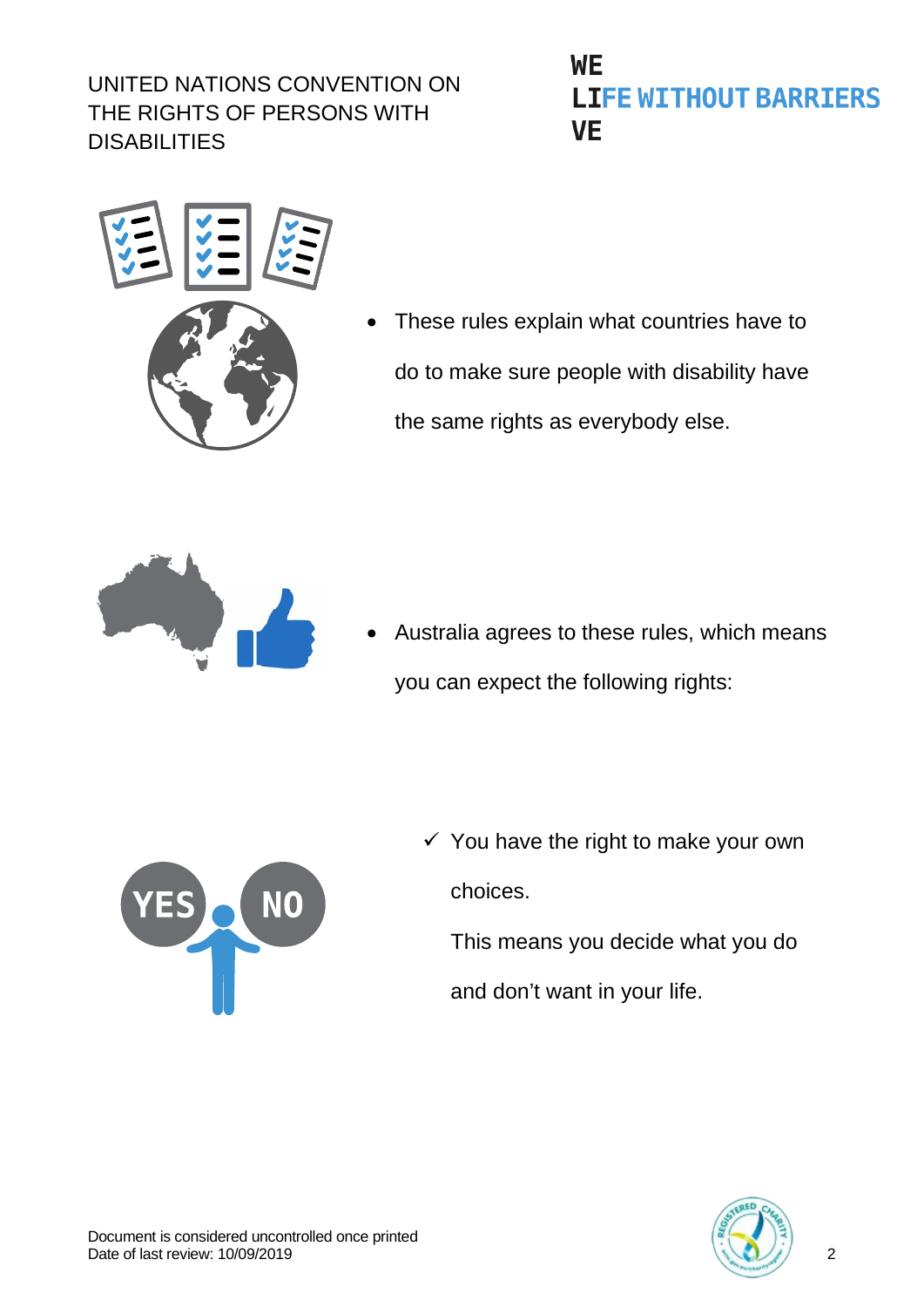

## WF **LIFE WITHOUT BARRIERS VE**

 $\checkmark$  You have the right to be free from

#### **discrimination**.

This means you will not be treated unfairly or stopped from getting any changes you need, because of your disability.



 $\checkmark$  You have the same rights as everyone else.

This means you have the same choices that every other person does.



 $\checkmark$  You have the right to be respected for who you are.

This means you should always feel

safe and treated with dignity.

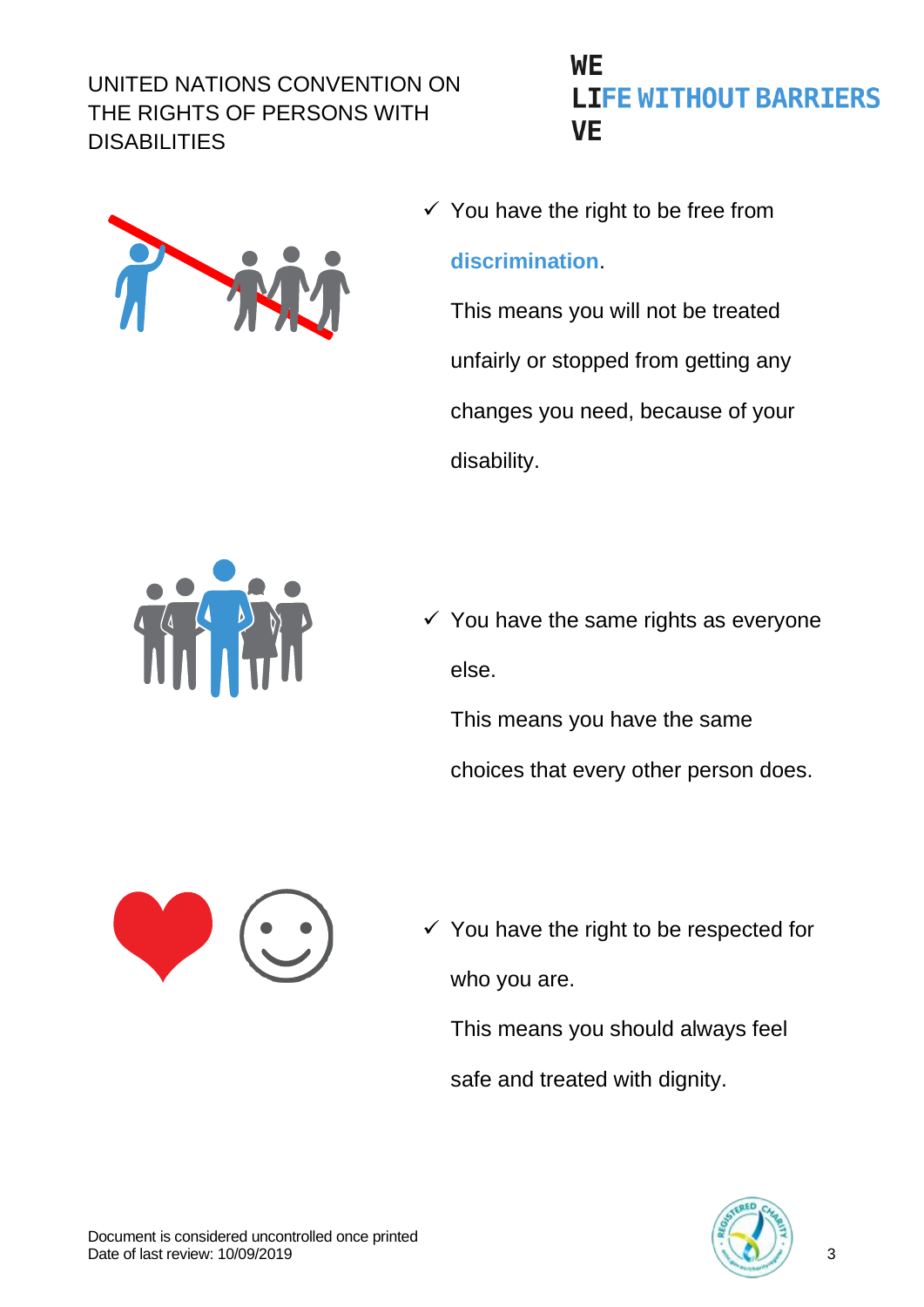## WF **LIFE WITHOUT BARRIERS VE**

### $\checkmark$  You have the right to equal

#### **opportunities**.

This means you have the same

choices as everyone else to participate

in the community and do the things

you want.

This includes choosing:

- if you work
- how you vote
- how you spend your money
- where you live



 $\checkmark$  You have the right to be treated the same as people of a different gender. This means that you won't be treated differently or unfairly because you are female or male.

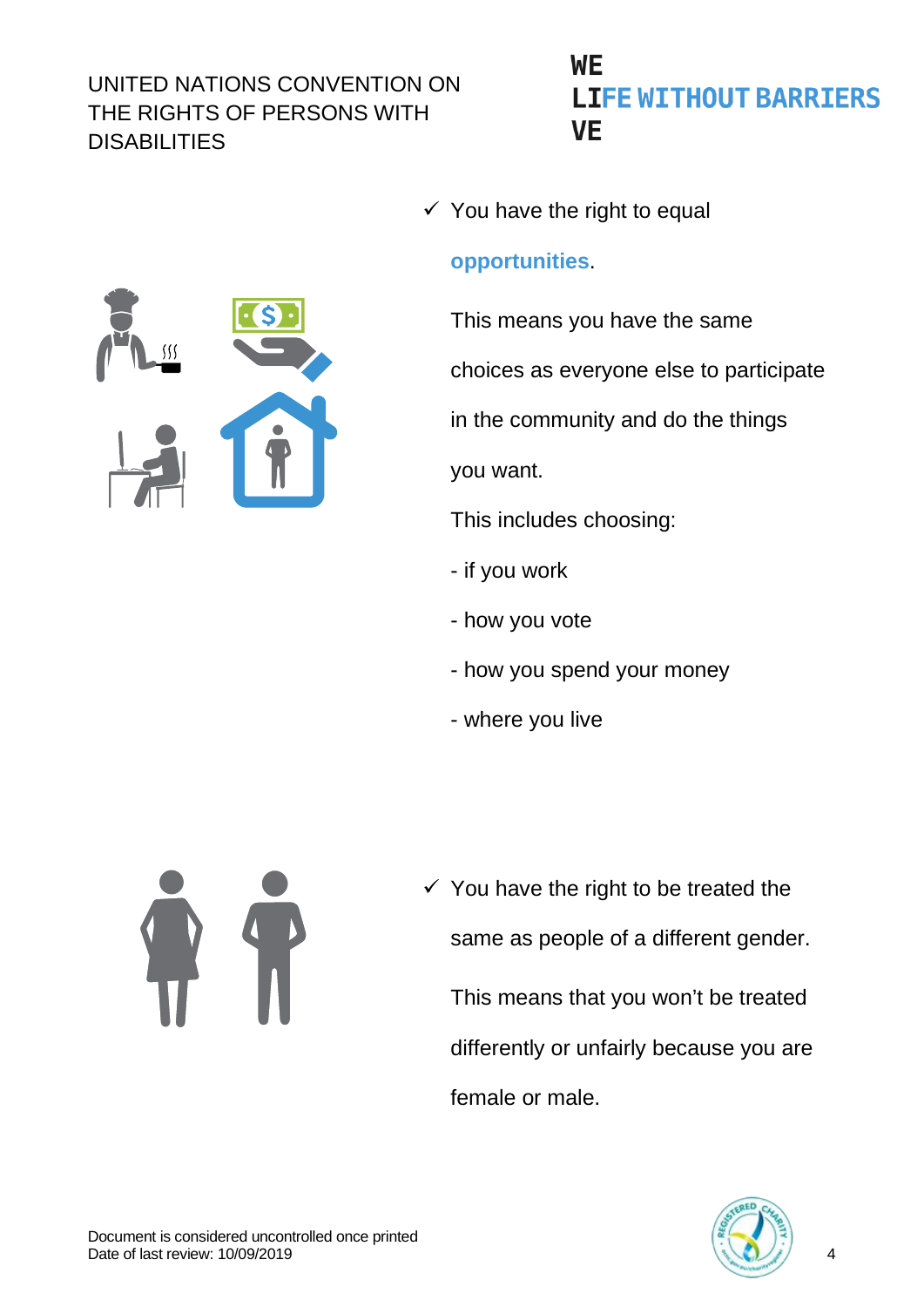## **WE LIFE WITHOUT BARRIERS VE**



 You have the right to **justice** if you have not been treated fairly, or your rights not protected.

This means that you can make a complaint or take people to court if they have treated you unfairly.

There are many people and groups who can support you to do this.



• If you have any questions about your rights, or would like more information, talk to your support network.

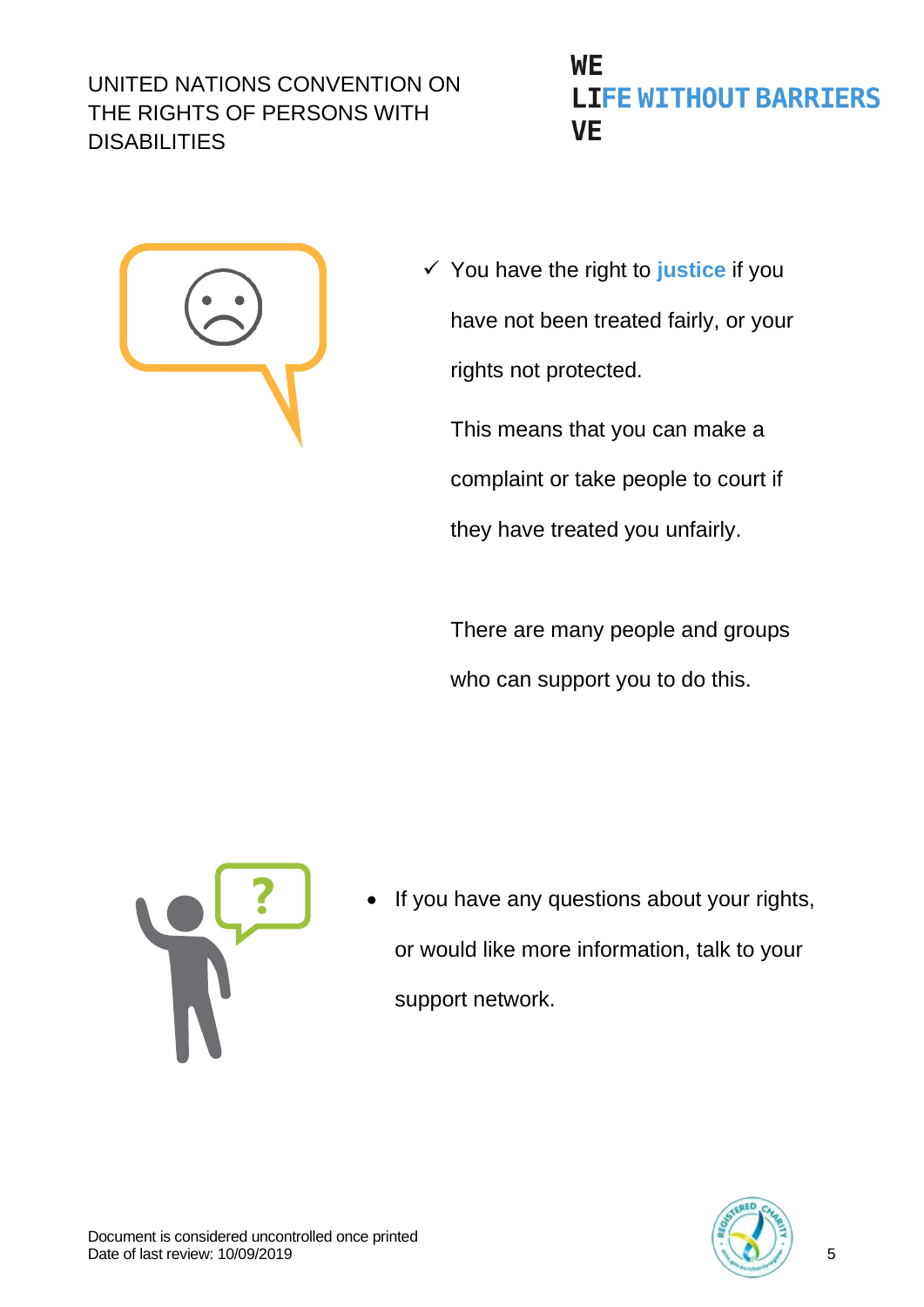## **WE LIFE WITHOUT BARRIERS VE**



• You, your family or supporters can also talk to Life Without Barriers about your rights.

We welcome your feedback, complaints, or any questions you may have.



• You can talk to Life Without Barriers by:



**1800 935 483**

Email

**info@lwb.org.au**